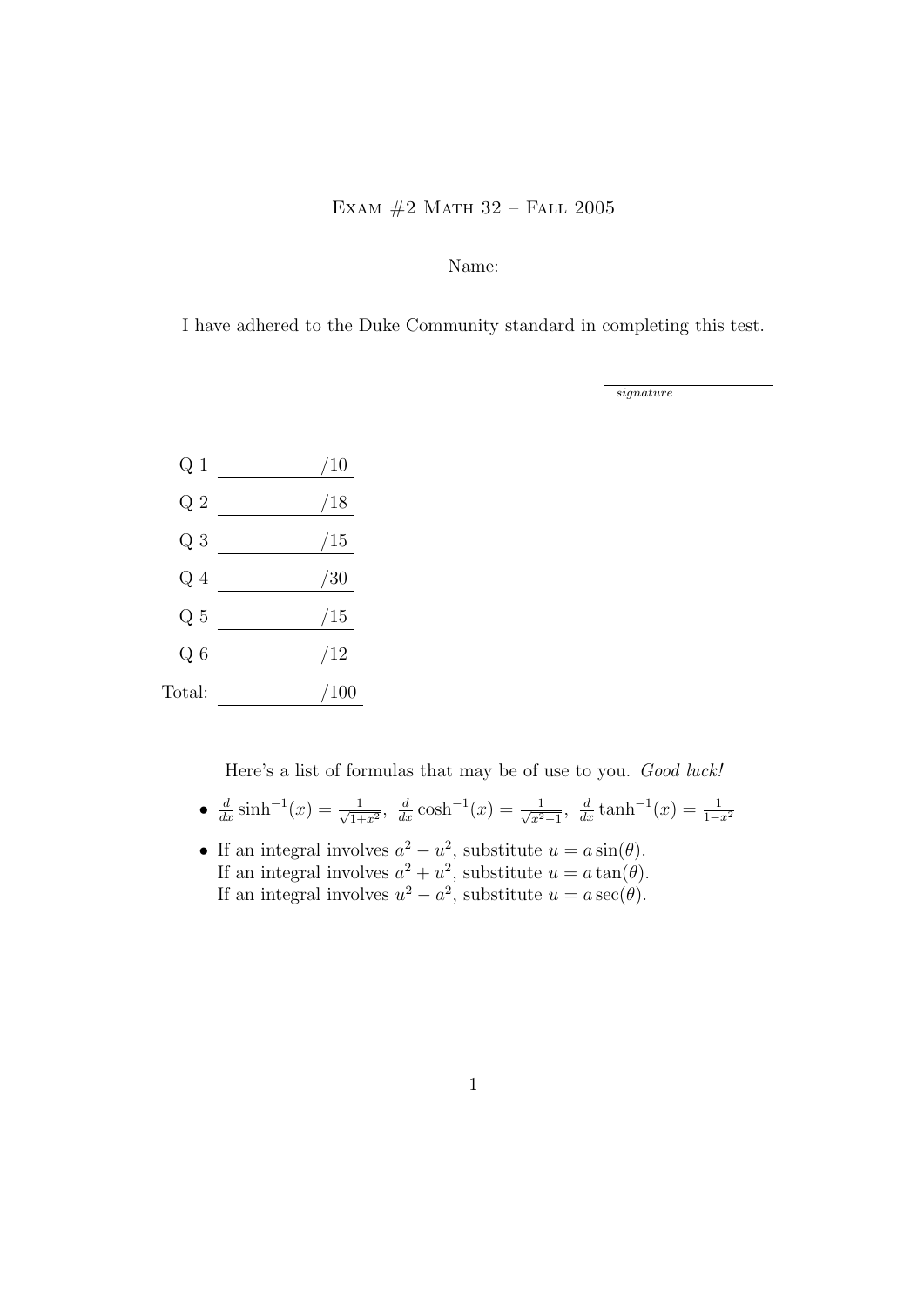1. Solve the following initial value problems:

(a) (5 pts.) 
$$
\frac{dy}{dx} = x^4 + y^2 x^4
$$
,  $y(0) = 1$ .

(b) (5 pts.) 
$$
\frac{dy}{dx} = \frac{y}{x \ln(x)}, y(e) = 2.
$$

- 2. Compute the following limits.
	- (a) (6 pts.)  $\lim_{x\to 0^+} x^x =$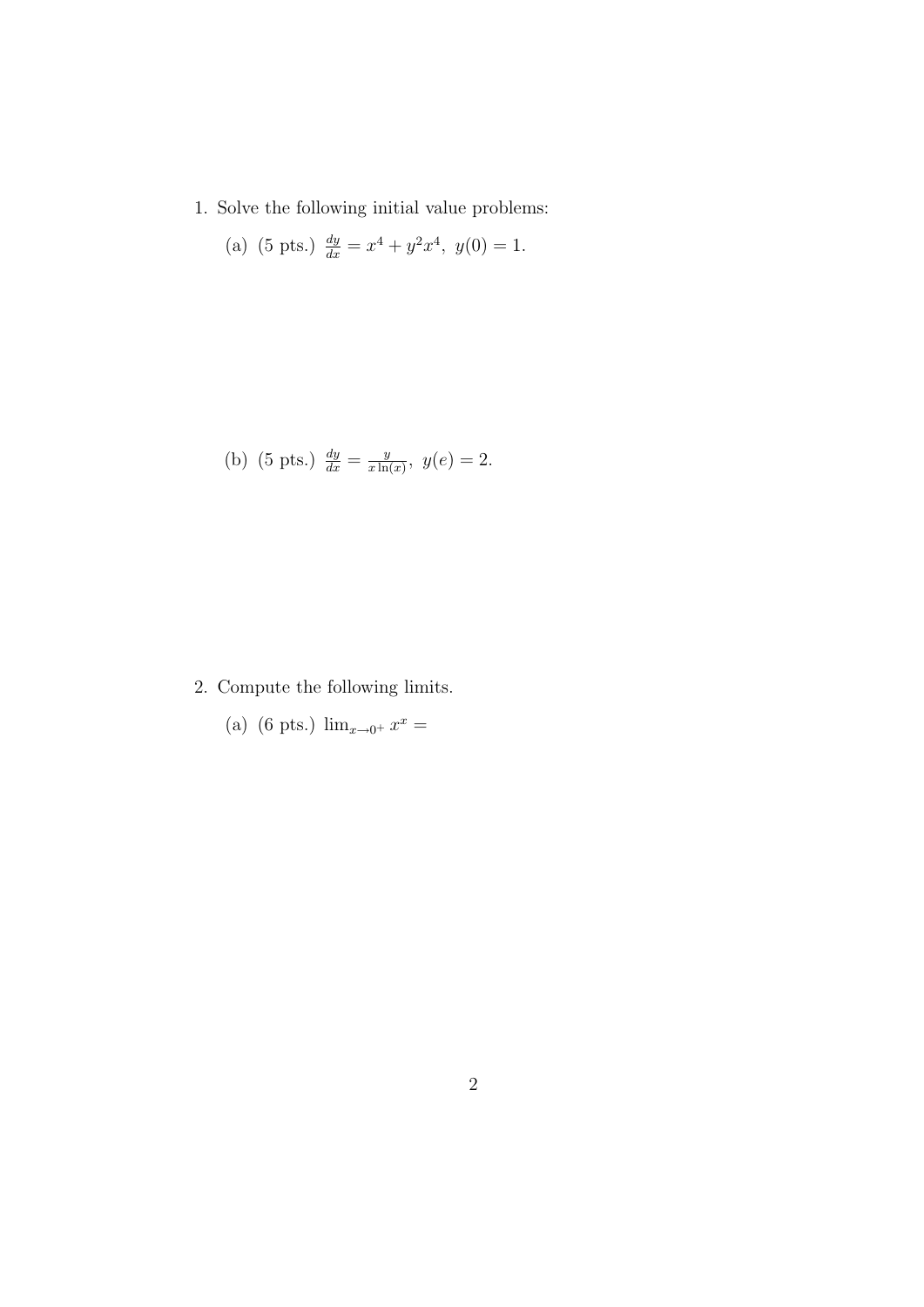(b) (6 pts.) 
$$
\lim_{x \to \infty} \frac{\tan^{-1}(x)}{e^x} =
$$

(c) (6 pts.) 
$$
\lim_{x \to \infty} \left( \frac{e^x - e^{-x}}{e^x + e^{-x}} \right)^x =
$$

3. Compute the following integrals:

(a) (5 pts.) 
$$
\int \frac{\sinh^{3}(x)}{\cosh^{7}(x)} dx =
$$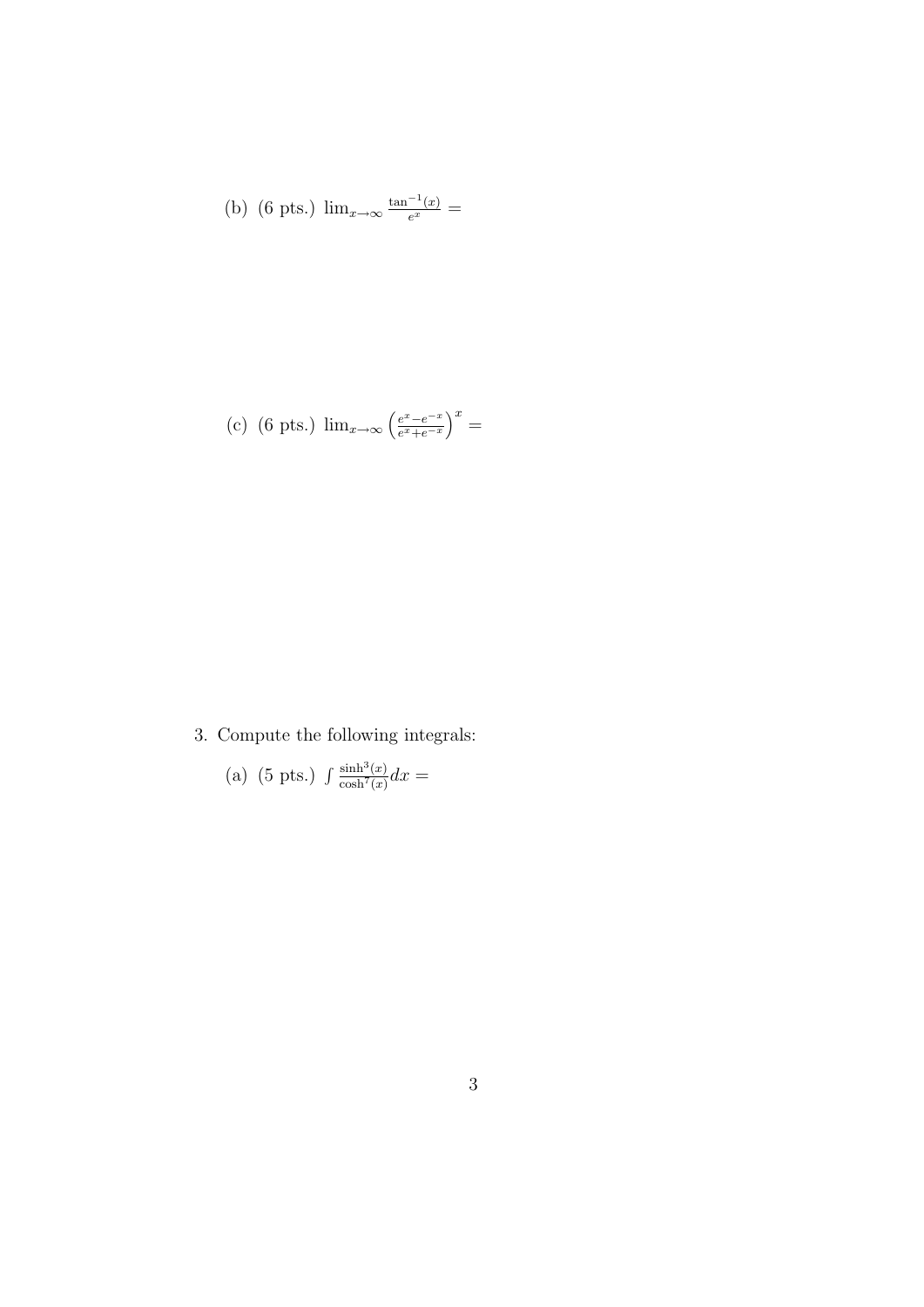(b) (5 pts.)  $\int e^x \cos(x) dx =$ 

(c) (5 pts.)  $\int \sinh^{-1}(x)dx =$ 

4. (a) (10 pts.) Write a factorization of  $(x^3 + 1)$  as a product of a linear term and a quadratic term (Hint: find a root, then use long division).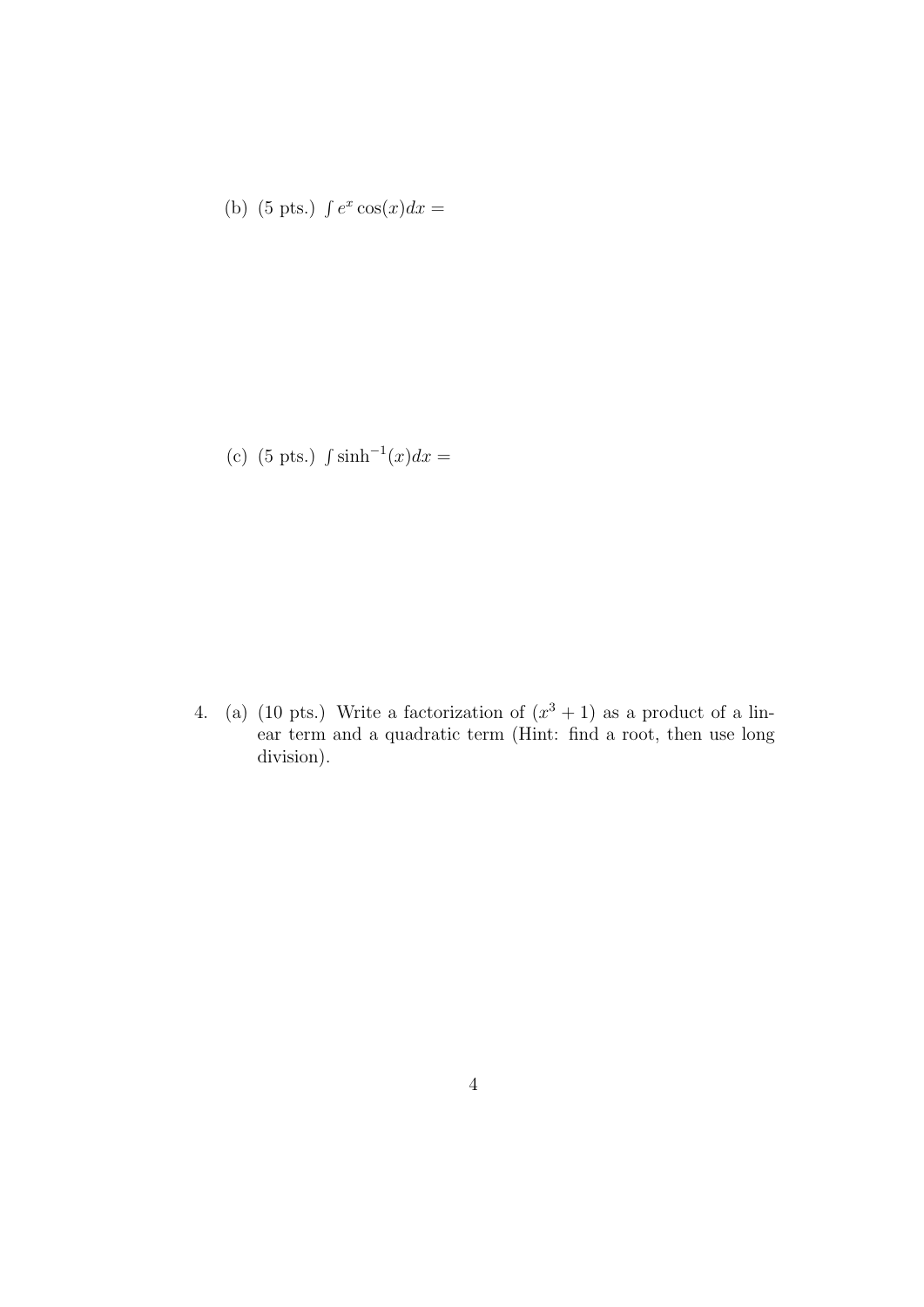(b) (10 pts.) Write a partial fraction decomposition of  $\frac{1}{x^3+1}$ 

(c) (10 pts.) Compute the integral  $\int \frac{1}{x^3+1} dx$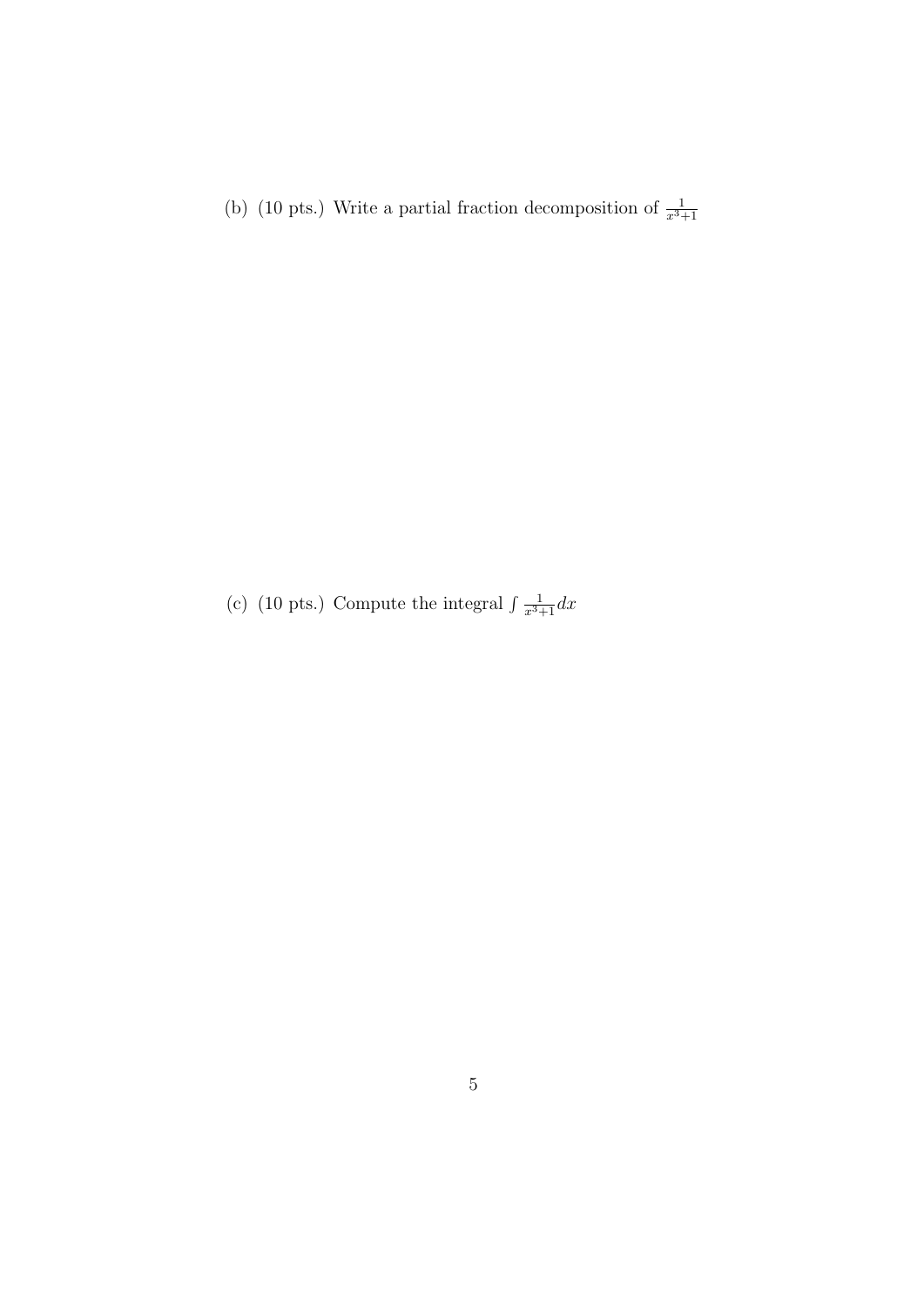5. (a) (5 pts.) Prove that  $\csc(x) = \frac{\sin(x)}{1-\cos^2(x)}$ 

(b) (5 pts.) Use part (a) and the fact that  $\frac{1}{1-u^2} = \frac{1}{2}$ 2  $\left( \frac{1}{2} \right)$  $1+u$  $+ \frac{1}{2}$ 2  $\left( \frac{1}{2} \right)$  $1-u$  $\setminus$ to prove that  $\csc(x) = \frac{1}{2}$  $\int \frac{\sin(x)}{x}$  $1+\cos x$  $+ \frac{1}{2}$ 2  $\int$   $\sin(x)$  $1-\cos(x)$  $\setminus$ 

(c) (5 pts.) Compute  $\int \csc(x) dx$